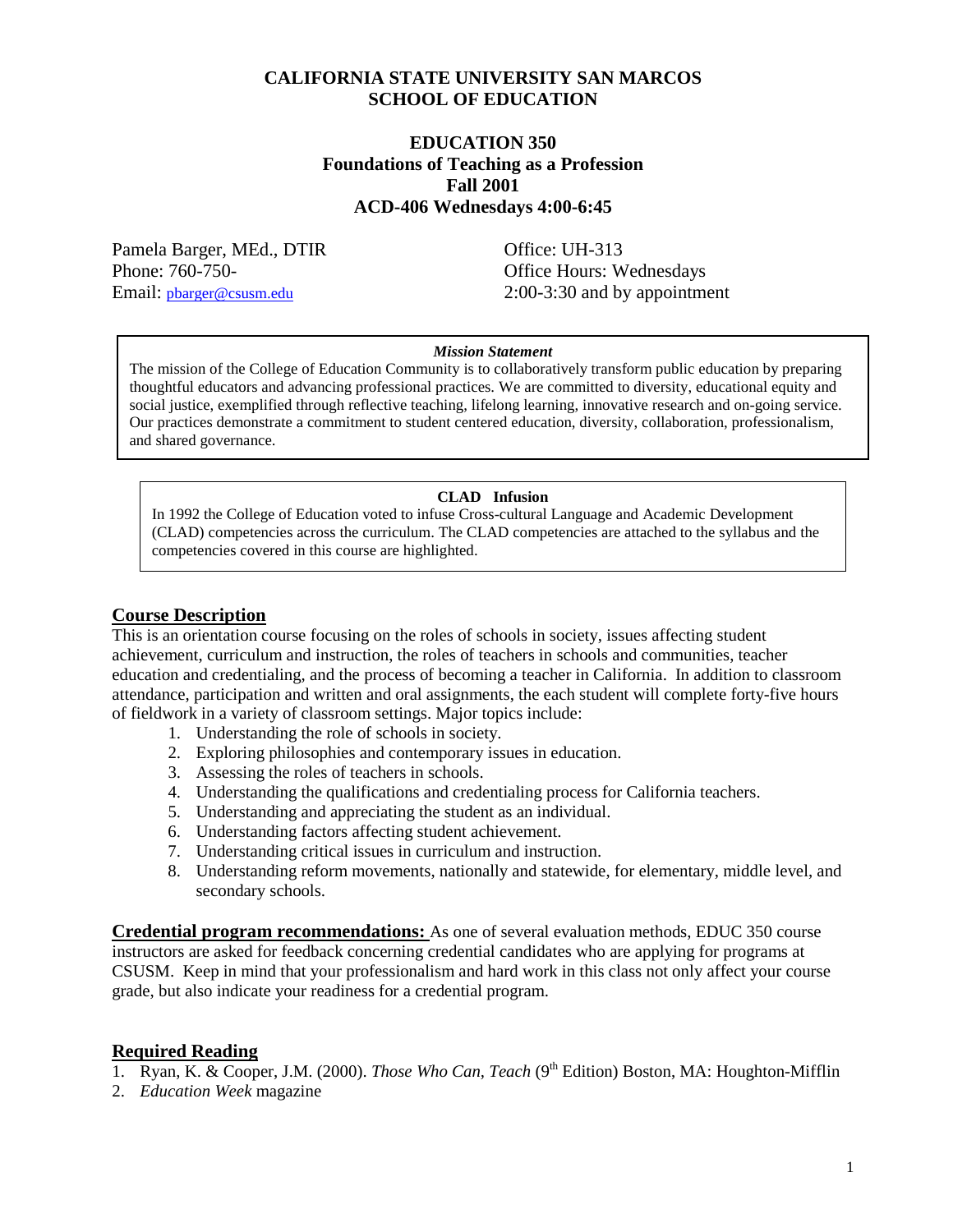## **COURSE REQUIREMENTS**

Students are expected to adhere to standards of dependability, confidentiality, academic honesty, and writing achievement. Please read the university policy on academic honesty in the student guidebook.

**COE Attendance Policy:** Due to the dynamic and interactive nature of courses in the College of Education, all students are expected to attend all classes and participate actively. At a minimum, students must attend more than 80% of class time, or s/he may not receive a passing grade for the course at the discretion of the instructor. Individual instructors may adopt more stringent attendance requirements. Should the student have extenuating circumstances, s/he should contact the instructor as soon as possible. **For this section of EDUC 350: If you miss two class sessions, you cannot receive a grade of A or A-; if you miss three class sessions, you cannot receive a grade of B+or B.** A minimum grade of C+ is required in EDUC 350 to qualify as a prerequisite for admission to the CSUSM teacher credential programs. EDUC 350 instructors provide feedback to the College of Education Admissions Committee.

## **Attendance/Participation (5 points)**

## **Written Work**

Because it is important for teachers to be able to communicate their ideas to students, colleagues, parents, and administrators effectively, writing that is original, clear, and error-free is a priority in the College of Education. **Points will be deducted if assignments are submitted late (10% per day late; no credit will be awarded if the assignment is one week late).**

- Be sure every assignment includes your assignment title, your full name, EDUC 350, date and *Barger* in the upper right hand corner or cover sheet.
- Be certain all written assignments are typed (in traditional, easy-to-read font) and proofread carefully.
- Any evidence of cheating or plagiarism of the words or ideas of others as your own will result in a failing grade for that assignment and possibly for the course.
- Notify me immediately if you have special needs that warrant modification of any assignment.
- Do not hesitate to see me before an assignment is due if you need additional explanation or support.

#### **Weekly Response Papers (15 points)**

No more than one type written page, this assignment provides an opportunity for you to reflect on your reading. Guidelines will be given in class.

#### **Contemporary/Controversial Issue Research (20 points)**

Choose an issue that interests you (from the topics provided by the instructor or see instructor). Research the issue thoroughly and take a position regarding it. Write a persuasive paper that demonstrates your understanding of the issue, provides a clear defense for your position, and also indicates your understanding of the opposing side. You cite a minimum of three (3) references. Footnote where appropriate. When your topic is due, you should be prepared to support/defend either side in a panel discussion. (Approximately 5 pages)

#### **Due Dates: see syllabus**

#### **Field Experience Observation Log/Journal (30 points)**

In addition to in-class work, assigned readings, and projects, you will participate in forty-five (45) hours of supervised fieldwork assignments in a variety of public school classroom settings**.** You will maintain a log of hours-spent observing/participating in these classroom settings. This log should reflect a minimum of 45 hours spent in various classrooms at different grade levels and on different sites. In addition, you will maintain a journal, reflecting on your observations, documenting assumptions/expectations, interesting observations, and connections to concepts studied in EDUC 350, analyses and questions. Respect the confidentiality of the students and teacher. Use initials or fictitious names. **A minimum of 15 journal entries is required.** The format to be used will be explained in class.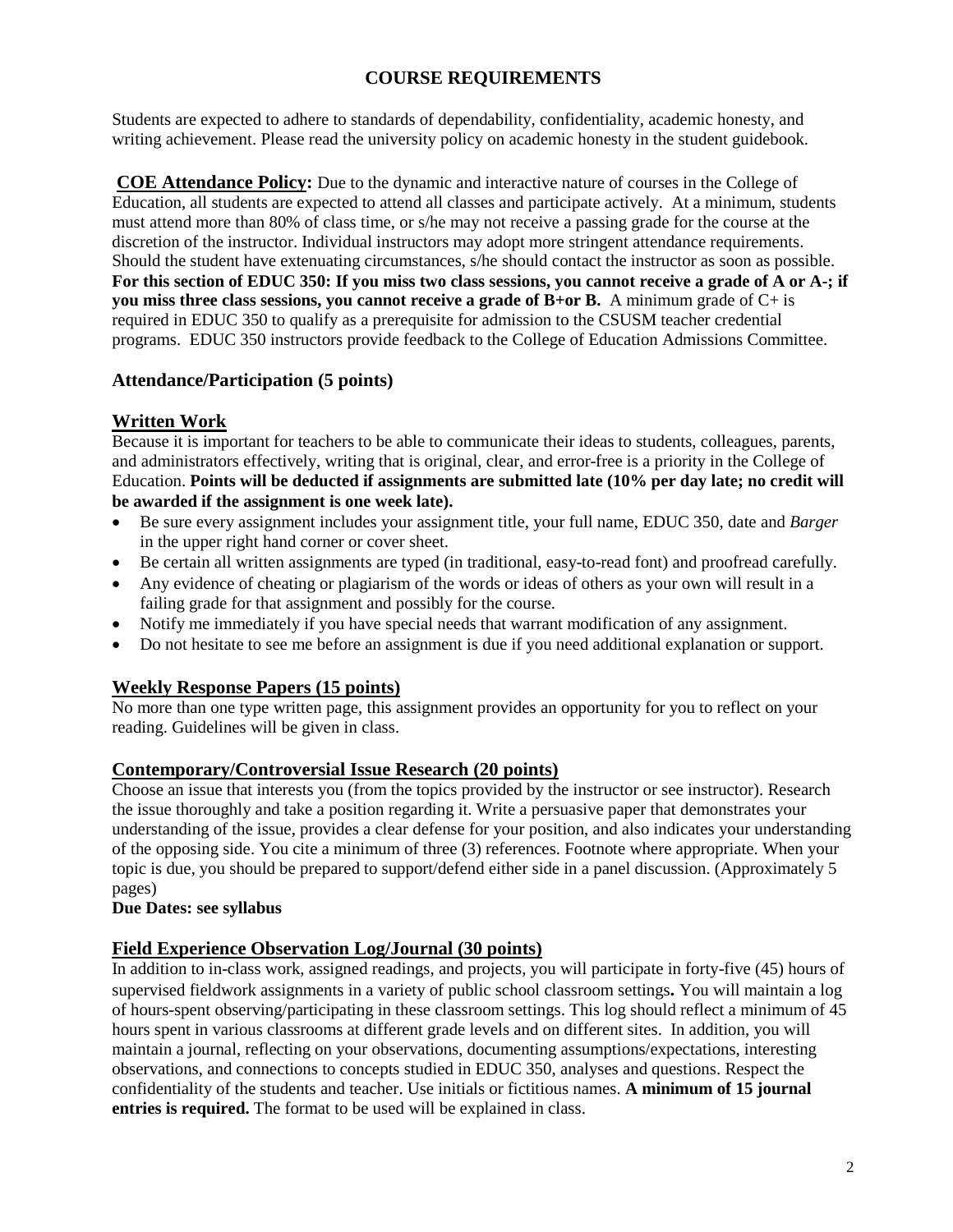#### **Key Skills/Knowledge I'll be evaluating in your fieldwork log and journal entries:**

- Can you articulate your assumptions/expectations about a given setting and then identify how your observation affects those assumptions/expectations?
- Can you observe pertinent details and see both the "big picture" of the classroom as well as focus n on specific methods, interactions, etc.?
- Can you monitor and take responsibility for your placement to include meeting the requirements of varied settings and minimum hours? (Each observation should be at least 30 minutes long)
- Can you relate your class work and readings to your observations and provide insightful analysis about that relationship?
- **Due dates: Sept. 26 (1-5) Nov. 14 (6-10) Dec. 12 (11-15)**

### **Teacher Interview (10 points)**

You will write a 2-4 page paper based on an extended interview with a public school teacher who has been teaching at least three years. After summarizing answers to key questions, analyze your personal reflections on these responses. I will also go over more details of this assignment in class.

#### **Key Skills and/Knowledge I'll be evaluating:**

- Has your paper provided a rich description of the teacher you interviewed?
- Does your paper integrate appropriate class readings and discussions to support your analysis? (i.e. Are several references made to our text, articles, or journal readings?)
- Have you articulated your ideas fluently and coherently with college level writing style and mechanics?
- **Due date: October 31**

#### **Personal Philosophy of Teaching, Learning, and Schooling (in place of final exam 15 points)**

This is the second major paper for the course. In place of a final exam, you will be asked to submit a paper (3-5 pages) in which you imagine what you would say to the hiring committee of a school district if asked to describe your own distinct set of beliefs about teaching, learning, and schooling. It is crucial to be logical. Support your statements in a concise manner.

• **Due date: December 5**

#### **Article Reviews (5 points)**

• You will be required to subscribe to "Education Week" magazine. It is a professional magazine that addresses contemporary issues in education. We will use this magazine each class as a discussion tool; you will be required to prepare five written responses to articles for grading.

#### **The total number of points earned (100 points possible) will determine grades:**

| $A = 93-100$  | $C_{\pm} = 78-79$ |
|---------------|-------------------|
| $A - 90-92$   | $C = 73-77$       |
| $B+ = 88-89$  | $C = 70-72$       |
| $B = 83 - 87$ | $D = 60-69$       |
| $B - 80 - 82$ | $F = 0.59$        |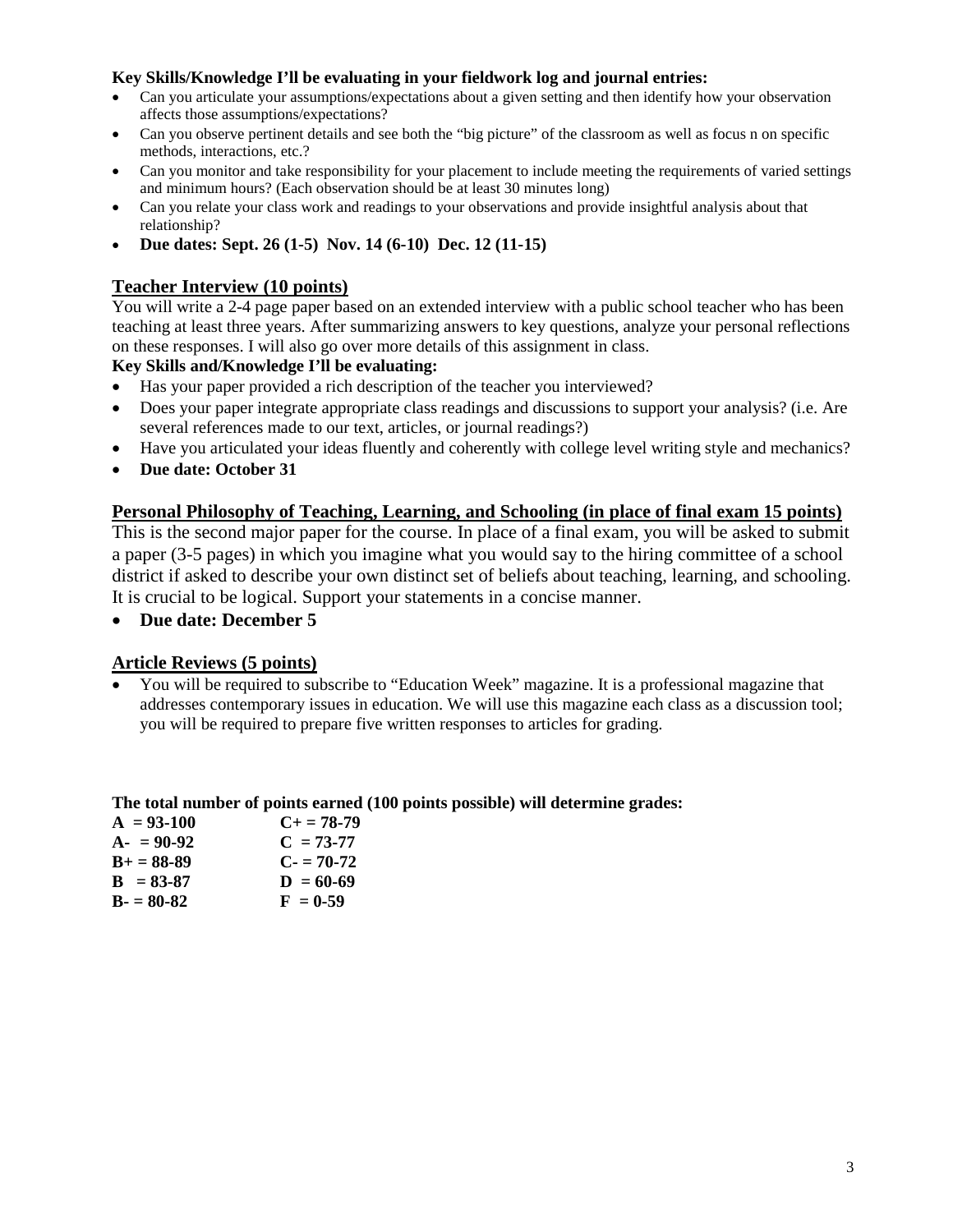# **SCHEDULE**: (Subject to changes)

| Date:              | <b>Topic:</b>                                                              | <b>Reading Prepared:</b>                       |
|--------------------|----------------------------------------------------------------------------|------------------------------------------------|
| August 29, 2001    | Introduction, Course Overview                                              |                                                |
|                    | Guidelines for Field Experience                                            |                                                |
|                    | <b>Importance of Community</b>                                             |                                                |
|                    | Motivations for Entering the Profession                                    |                                                |
| September 5, 2001  | New Teacher "Culture Shock"                                                | Chapters $1 & 2$                               |
|                    | Roles of the Principal                                                     | Why Teach?                                     |
|                    | Value of Mentors                                                           | What Can the New                               |
|                    | First Day!                                                                 | Teacher Expect?                                |
| September 12, 2001 | Snapshot of a School                                                       | Chapter 3                                      |
|                    | What Makes a School Effective?                                             | What is a School and                           |
|                    |                                                                            | What is it for?                                |
|                    |                                                                            | <b>Check-in: Field Experience Arrangements</b> |
| September 19, 2001 | Culture Diversity in the Classroom                                         | Chapter 4                                      |
|                    | Learning styles                                                            | Who are Today's Students                       |
|                    | Students with Special Needs (inclusion)                                    | in a Diverse Society?                          |
|                    | Panel Discussion #1: How do we effectively teach second language learners? |                                                |
|                    | (Bilingual Education/Immersion)                                            |                                                |
| September 26, 2001 | Social Situations that Affect Your Students                                | Chapter 5                                      |
|                    | Violence, Family Structure, Equality in                                    | <b>What Social Problems</b>                    |
|                    | <b>Educational Opportunities</b>                                           | And tensions Affect                            |
|                    |                                                                            | Today's Students?                              |
| October 3, 2001    | <b>Engaged Academic Time</b>                                               | Chapter 6                                      |
|                    | <b>Questioning Skills</b>                                                  | What Makes a Teacher                           |
|                    | Importance of Teacher Attitude,                                            | Effective?                                     |
|                    | Knowledge, and Teaching Skills                                             |                                                |
|                    | Due: Field Experience Journal Entries 1-5                                  |                                                |
| October 10, 2001   | The History of Technology in the Classroom.                                | Chapter 7                                      |
|                    | Computers in Schools                                                       | <b>What Should Teachers</b>                    |
|                    | How Technology Affects Student Learning                                    | Know About Technology                          |
|                    | and Teacher Instruction.                                                   | and its Impact on Schools.                     |
| October 17, 2001   | State Curriculum—What is it?                                               | Chapter 8                                      |
|                    | <b>State Standards</b>                                                     | What is Taught?                                |
|                    | <b>Textbook Adoptions</b>                                                  |                                                |
|                    | Trends in Curriculum                                                       |                                                |
|                    | Panel Discussion #2: Standards Based Education—Yes? No? To what extent?    |                                                |
| October 24, 2001   | <b>School Financing</b>                                                    | Chapter 9                                      |
|                    | Who is in Charge of our Educational System?                                | How are Schools                                |
|                    | What is a School board? What does it Do?                                   | Governed, Influenced,                          |
|                    | Who else Influences Education?                                             | and Financed?                                  |